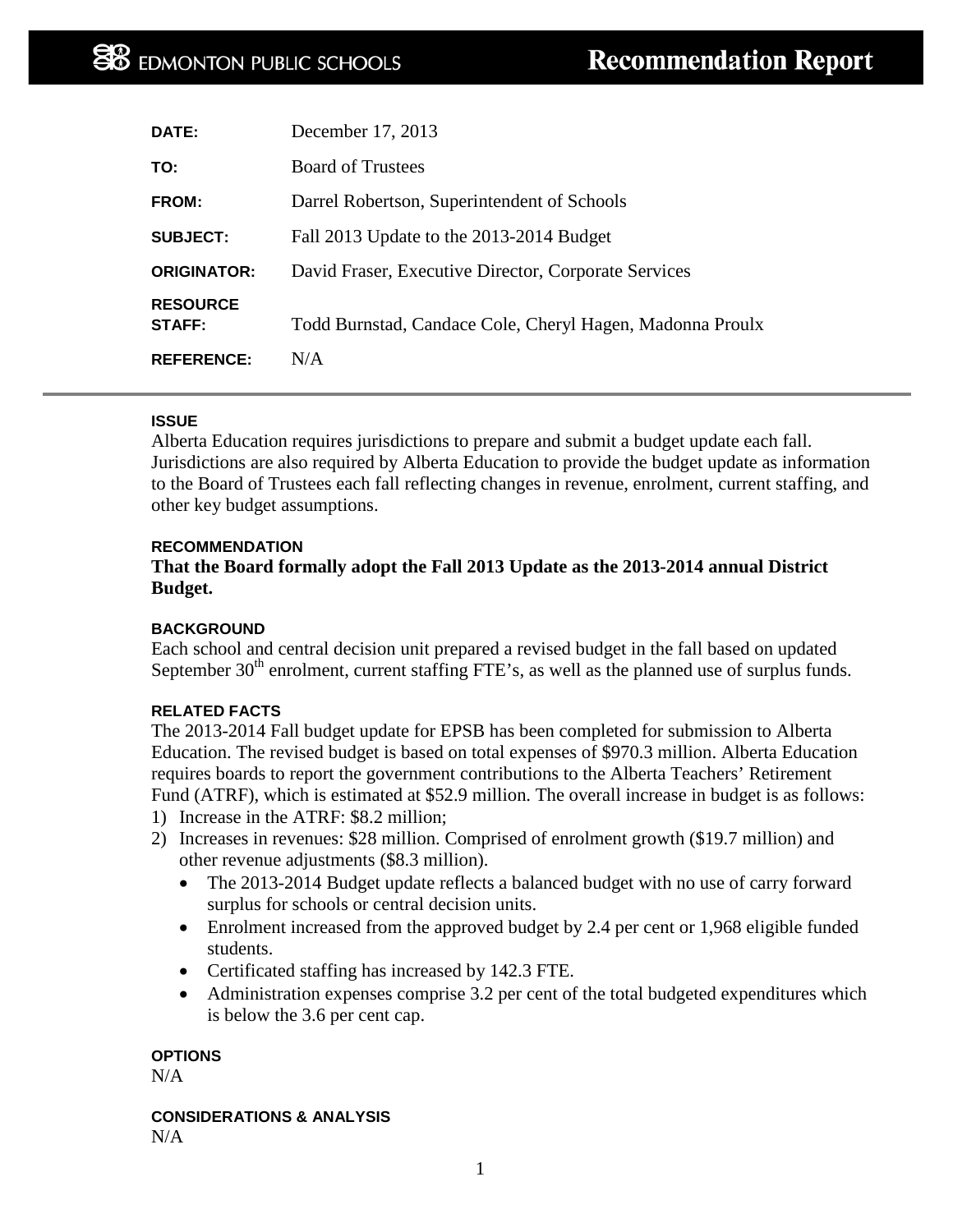# **NEXT STEPS**

Once approved the Fall 2013-2014 Revised Budget will be posted to the district's website, and the Fall 2013-2014 Budget Report will be submitted to Alberta Education.

# **ATTACHMENTS & APPENDICES**

ATTACHMENT I Fall 2013 Update to the 2013-2014 Budget - Alberta Education ATTACHMENT II 2013-2014 Revised Revenue Budget ATTACHMENT III Student Enrolment ATTACHMENT IV 2013-2014 Revised Budget – Total Allocations ATTACHMENT V 2013-2014 Revised Budget – Direct School Allocations ATTACHMENT VI 2013-2014 Revised Budget – Other Allocations

CDH: ja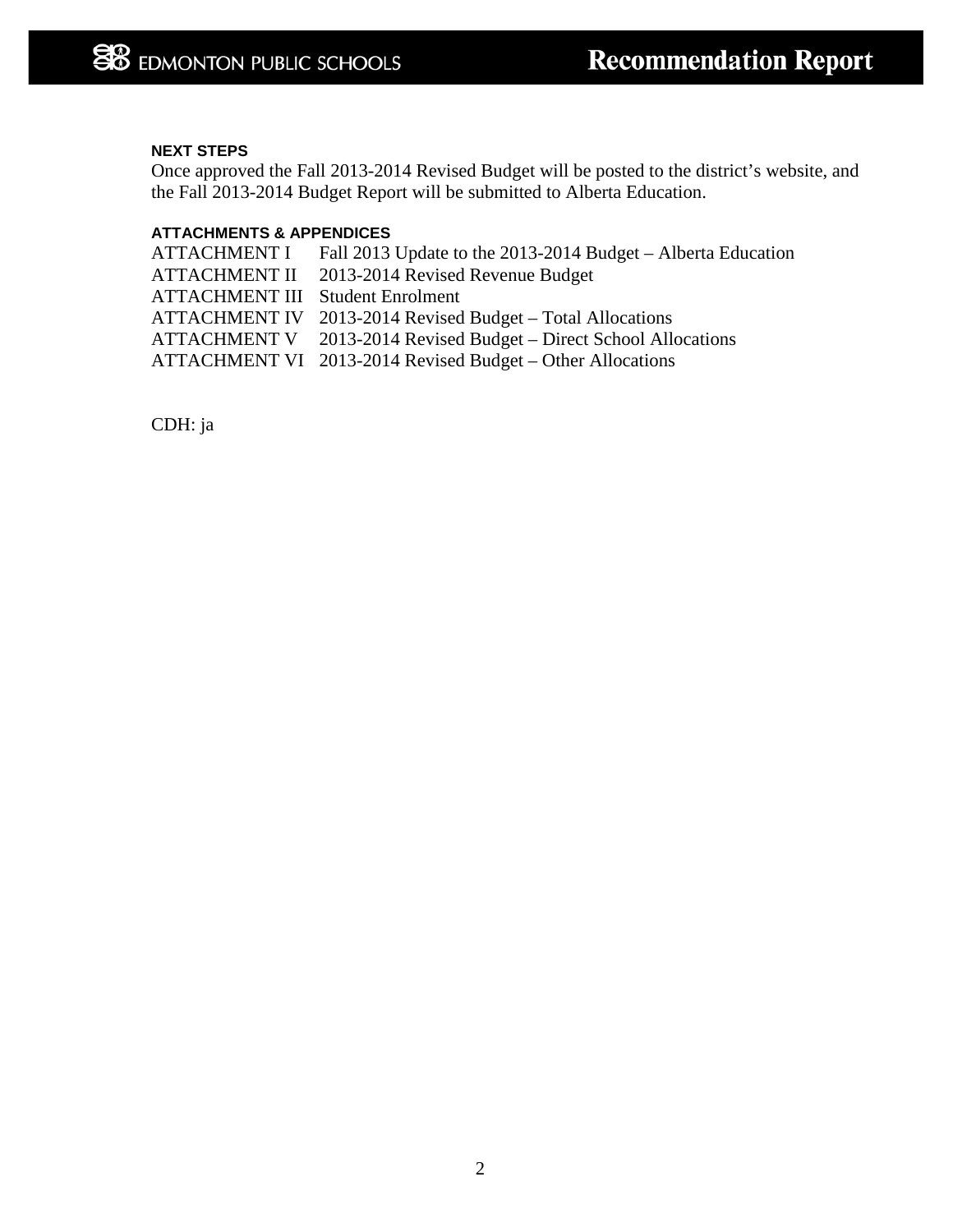| 3020 Edmonton School District No. 7                                                                                                              |                                                |                                                  |                              |
|--------------------------------------------------------------------------------------------------------------------------------------------------|------------------------------------------------|--------------------------------------------------|------------------------------|
| <b>School Jurisdiction Code and Name</b>                                                                                                         |                                                |                                                  |                              |
| FALL 2013 UPDATE TO THE 2013/2014 BUDGET                                                                                                         |                                                |                                                  |                              |
|                                                                                                                                                  |                                                |                                                  |                              |
|                                                                                                                                                  | Fall 2013 Update<br>to the Budget<br>2013/2014 | Spring 2013<br><b>Budget Report</b><br>2013/2014 | Variance                     |
| <b>OPERATIONS (SUMMARY)</b>                                                                                                                      |                                                |                                                  |                              |
| <b>Revenues</b>                                                                                                                                  |                                                |                                                  |                              |
| Government of Alberta                                                                                                                            | \$906,482,900                                  | \$850,484,295                                    | \$55,998,605                 |
| Fees                                                                                                                                             | \$29,276,100                                   | \$33,635,200                                     | (\$4,359,100)                |
| Other sales and services revenue                                                                                                                 | \$19,094,700                                   | \$10,519,741                                     | \$8,574,959                  |
| Amortization of capital allocations revenue                                                                                                      | \$0                                            | \$23,966,441                                     | (\$23,966,441)               |
| All other revenues                                                                                                                               | \$15,439,300                                   | \$15,456,914                                     | (\$17,614)                   |
| <b>Total Revenues</b>                                                                                                                            | \$970,293,000                                  | \$934,062,591                                    | \$36,230,409                 |
| <b>Expenses By Program</b>                                                                                                                       |                                                |                                                  |                              |
| ECS - Grade 12 Instruction                                                                                                                       | \$753,163,182                                  | \$720,899,270                                    | \$32,263,912                 |
| Operations & Maintenance of Schools and Maintenance Shops                                                                                        | \$124,183,129                                  | \$120,348,196                                    | \$3,834,933                  |
| Transportation                                                                                                                                   | \$34,905,267                                   | \$33,682,767                                     | \$1,222,500                  |
| Board and System Administration                                                                                                                  | \$30,972,743                                   | \$30,947,934                                     | \$24,809                     |
| <b>External Services</b>                                                                                                                         | \$27,068,679                                   | \$28,184,424                                     | (\$1, 115, 745)              |
| <b>Total Expenses</b>                                                                                                                            | \$970,293,000                                  | \$934,062,591                                    | \$36,230,409                 |
| <b>Operating Surplus (Deficit)</b>                                                                                                               | \$0                                            | \$0                                              |                              |
| <b>Accumulated Operating Surplus (Projected)</b><br>Accumulated Operating Surplus - Aug.31, 2013<br>Accumulated Operating Surplus - Aug.31, 2014 | \$37,852,945<br>\$36,499,562                   | (\$2,536)<br>\$2,897,341                         | \$37,855,481<br>\$33,602,221 |
|                                                                                                                                                  |                                                |                                                  |                              |
| <b>Expenses by Object</b>                                                                                                                        |                                                |                                                  |                              |
| Certificated salaries, wages and benefits expense                                                                                                | \$544,294,756                                  | \$519,910,010                                    | \$24,384,746                 |
| Non-certificated salaries, wages and benefits expense                                                                                            | \$228,370,822                                  | \$220,366,489                                    | \$8,004,333                  |
| Services, contracts and supplies expense                                                                                                         | \$155,162,899                                  | \$151,428,730                                    | \$3,734,169                  |
| Amortization expense                                                                                                                             | \$41,866,318                                   | \$41,866,318                                     |                              |
| Interest on capital debt expense                                                                                                                 | \$491,046                                      | \$491,044                                        |                              |
| All other expenses                                                                                                                               | \$107,159                                      | \$0                                              | \$107,159                    |
| <b>Total Expenses</b>                                                                                                                            | \$970,293,000                                  | \$934,062,591                                    | \$36,230,409                 |
| <b>Certificated Staff FTE's</b>                                                                                                                  |                                                |                                                  |                              |
| School based                                                                                                                                     | 4,263.9                                        | 4,127.6                                          | 136.3                        |
| Non-school based                                                                                                                                 | 142.6                                          | 136.6                                            |                              |
| <b>Total Certificated Staff FTE's</b>                                                                                                            | 4,406.5                                        | 4,264.2                                          | 142.3                        |
| <b>Certificated Staffing Change due to:</b>                                                                                                      |                                                |                                                  |                              |
| Enrolment                                                                                                                                        | 142.3                                          |                                                  | 142.3                        |
| Other factors                                                                                                                                    |                                                | (182.0)                                          | 182.0                        |
| <b>Total Change</b>                                                                                                                              | 142.3                                          | (182.0)                                          | 324.3                        |
| <b>Non-Certificated Staff FTE's</b>                                                                                                              |                                                |                                                  |                              |
| Instructional                                                                                                                                    | 1,951.0                                        | 1,745.9                                          | 205.1                        |
| Non-instructional                                                                                                                                | 1,251.0                                        | 1,206.2                                          | 44.8                         |
| <b>Total Non-Certificated Staff FTE's</b>                                                                                                        |                                                | 2,952.1                                          | 249.9                        |

| Enrolment                                                                               | 204.9             |          | 204.9 |
|-----------------------------------------------------------------------------------------|-------------------|----------|-------|
| Other factors                                                                           | 45.0              | (157.3)  | 202.3 |
| <b>Total Change</b>                                                                     | 249.9             | (157.3)  | 407.2 |
| <b>Eligible Funded Students</b>                                                         |                   |          |       |
| Early childhood services (ECS headcount)                                                | 7,807             | 7,568.0  | 239   |
| Grades 1 to 9 (headcount)                                                               | 55,421            | 54,470.0 | 951   |
| Grade 10 to 12 (FTE)                                                                    | 22,369            | 21,591.0 | 778   |
| <b>Total Eligible Funded Students</b>                                                   | 85,597            | 83,629   | 1,968 |
|                                                                                         |                   |          |       |
| <b>Attestation of Secretary-Treasurer/Treasurer:</b>                                    |                   |          |       |
| This information was formally received by the Board of Trustees at the meeting held on: | December 17, 2013 |          |       |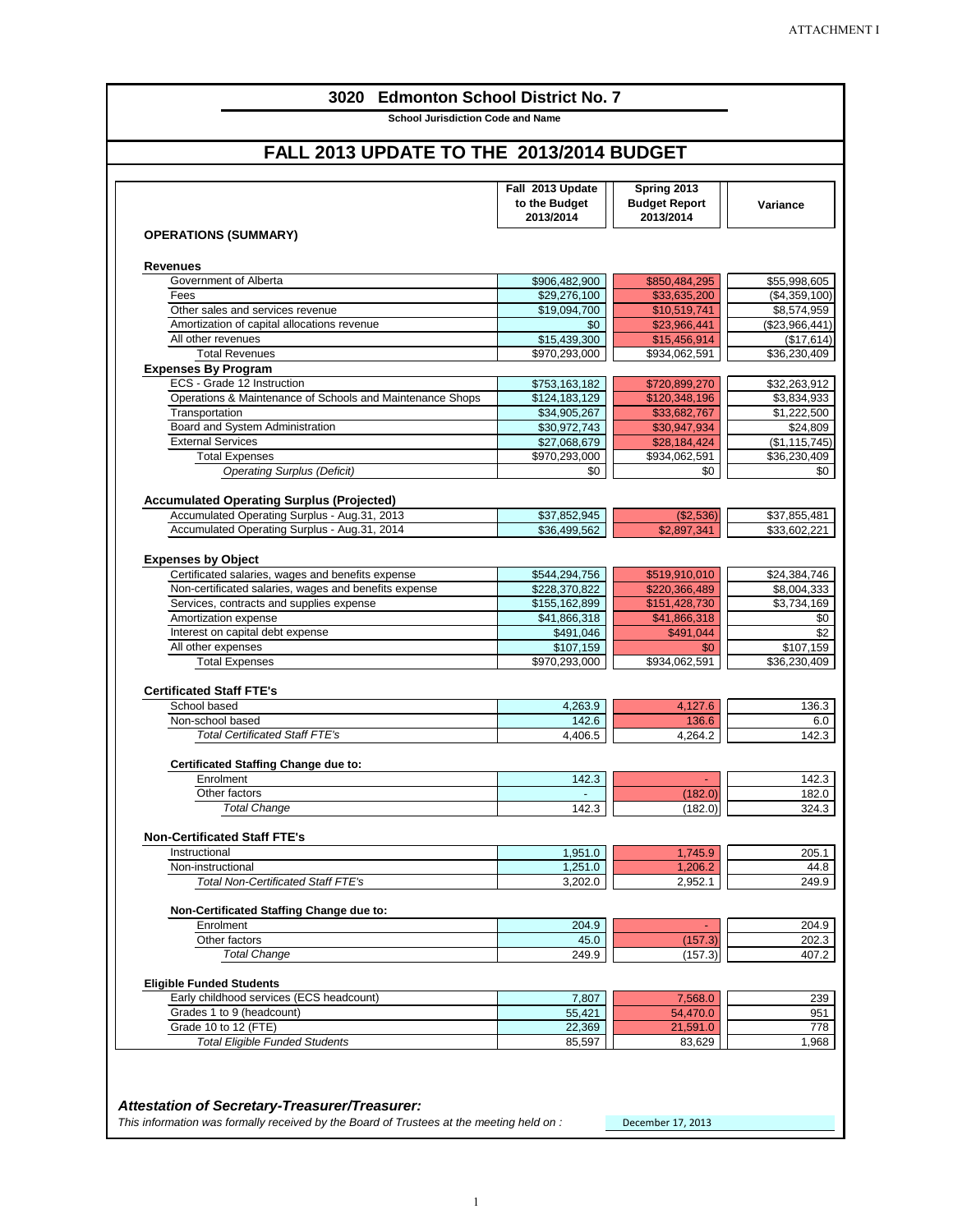# *Attestation of Secretary-Treasurer/Treasurer:*

*This information was formally received by the Board of Trustees at the meeting held on :* 

# **3020 Edmonton School District No. 7**

**School Jurisdiction Code and Name** 

# **FALL 2013 UPDATE TO THE 2013/2014 BUDGET**

# **Comments/Explanations of Variance:**

# **Revenue Variances:**

Government of Alberta: Increase of \$56M or 6.6% due to:

a) reclassificaton of Amortization of Capital Allocations Revenue of \$24M to Government of Alberta Revenue (requirement under PSAS),

b) increase of Amortization of Capital Allocations Revenue of \$7.9M due to PSAS requirement that IMR capital funding be treated as supported,

c) \$19.7M of increase relates to enrollment growth,

d) ATRF increase of \$8.2M (increase in allocation rate),

e) decrease in IMR revenue of \$5.6M due to requirement that IMR for capital be deferred into EDCR and amortized, and

f) decrease of \$2.2 M of revenues pertaining to secondments from other entities from Government of Alberta revenue to Other Sales and Services Revenue.

Fees: Decrease of \$4.3M or 13% relates to a reclassification of :

a)\$4.08M of revenues pertaining to the lunch room program from Fees to Other Sales and Services Revenue, and

b) \$1.9M of revenues pertaining to Adult Education from Fees to Other Sales and Services Revenue.

Other sales and services revenue: Increase of \$8.6M or 81.5% due to reclassification of:

a) \$4.08M of revenues pertaining to lunch room program from Fees to Other Sales and Services Revenue,

b) \$1.9M of revenues pertaining to Adult Education from Fees to Other Sales and Services Revenue, and

c) \$2.2 M of revenues pertaining to secondments from other entities from Government of Alberta revenue to Other Sales and Services Revenue.

# Amortization of capital allocations revenue:

 - reclassificaton of Amortization of Capital Allocations Revenue of \$24M to Government of Alberta Revenue (requirement under PSAS)

# **Certificated Staff FTEs Variance**

Increase of 142.3 FTE certificated staff if primarily due to increased enrollment.

# **Non- Certificated Staff FTEs Variance**

Increase of 249.9 FTEnon-certificated: 204.9 FTE due to increased enrollment, and 45 FTE due to an adjustment from spring budget

.

December 17, 2013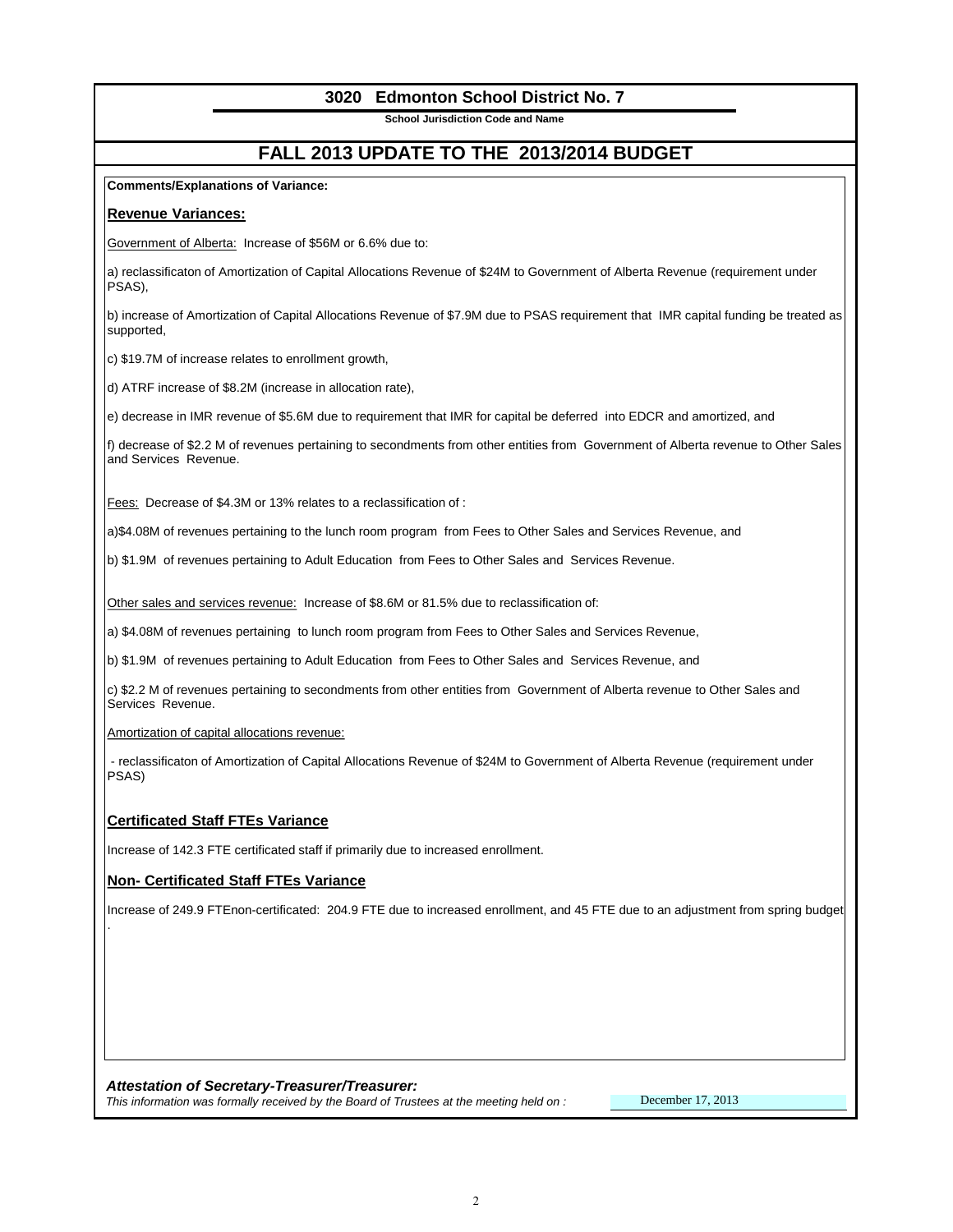# **Edmonton Public Schools 2013‐2014 Fall Revised Revenue Budget**

|                                                      | 2013-2014<br><b>Revised</b><br><b>Budget</b> | 2013-2014<br>Proposed<br><b>Budget</b> | Variance<br>Ś | Variance<br>$\%$ | <b>Notes</b> |
|------------------------------------------------------|----------------------------------------------|----------------------------------------|---------------|------------------|--------------|
| <b>BASE INSTRUCTION FUNDING</b>                      |                                              |                                        |               |                  |              |
| Early Childhood Services (ECS) Base Instruction      | \$<br>25,613,500                             | 24,829,400<br>S.                       | \$<br>784,100 | 3.2%             |              |
| Base Instruction (Grades 1 to 9)                     | 363,653,400                                  | 357,408,800                            | 6,244,600     | 1.7%             |              |
| Base Instruction (Grades 10 to 12)                   | 124,491,600                                  | 120,207,700                            | 4,283,900     | 3.6%             |              |
| Base Instruction Special Ed Block (Grades 10 to 12)  | 16,870,100                                   | 15,479,000                             | 1,391,100     | 9.0%             | 1            |
| Base Instruction Metro (Grades 10 to 12)             | 768,700                                      | 768,700                                |               |                  |              |
| Base Instruction Metro Summer (Grades 10 to 12)      | 5,272,900                                    | 5,272,900                              |               |                  |              |
| <b>Outreach Site Funding</b>                         | 377,800                                      | 377,800                                |               |                  |              |
| <b>ECS Base Instruction Class Size</b>               | 5,709,200                                    | 5,534,400                              | 174,800       | 3.2%             |              |
| Base Instruction Class Size (Grades 1 to 3)          | 28,725,400                                   | 28,148,300                             | 577,100       | 2.1%             |              |
| Base Instruction Tier 2 Class size (Grades 10 to 12) | 176,600                                      | 171,500                                | 5,100         | 3.0%             |              |
| Base Instruction Tier 3 Class size (Grades 10 to 12) | 1,896,500                                    | 1,842,500                              | 54,000        | 2.9%             |              |
| Base Instruction Tier 4 (Work Exp. & Sp. Proj)       | 1,993,800                                    | 1,937,100                              | 56,700        | 2.9%             |              |
| <b>Home Education</b>                                | 653,200                                      | 702,500                                | (49, 300)     | (7.0%)           | 2            |
| <b>SUBTOTAL BASE FUNDING</b>                         | 576,202,700                                  | 562,680,600                            | 13,522,100    | 2.4%             |              |
| DIFFERENTIAL COST FUNDING                            |                                              |                                        |               |                  |              |
| <b>ECS Program Unit Funding (PUF)</b>                | 31,106,300                                   | 29,893,400                             | 1,212,900     | 4.1%             |              |
| <b>Inclusive Education</b>                           | 56,749,200                                   | 54,325,700                             | 2,423,500     | 4.5%             |              |
| English as a Second Language (ESL)                   | 14,330,400                                   | 14,620,200                             | (289, 800)    | (2.0%)           |              |
| First Nations, Metis and Inuit Education (FNMI)      | 8,628,400                                    | 7,513,300                              | 1,115,100     | 14.8%            | 3            |
| Socio Economic Status                                | 9,855,300                                    | 9,597,300                              | 258,000       | 2.7%             |              |
| Plant Operations and Maintenance (PO&M)              | 61,971,100                                   | 60,751,700                             | 1,219,400     | 2.0%             |              |
| Metro Urban Transportation                           | 22,209,600                                   | 21,117,500                             | 1,092,100     | 5.2%             | 4            |
| <b>ECS Special Transportation</b>                    | 2,273,000                                    | 1,840,300                              | 432,700       | 23.5%            | 5            |
| <b>Equity of Opportunity</b>                         | 8,251,000                                    | 8,040,600                              | 210,400       | 2.6%             |              |
| <b>Federal French Funding</b>                        | 500,000                                      | 500,000                                |               |                  |              |
| SUBTOTAL DIFFERENTIAL COST FUNDING                   | 215,874,300                                  | 208,200,000                            | 7,674,300     | 3.7%             |              |
| PROVINCIAL PRIORITY TARGETED FUNDING                 |                                              |                                        |               |                  |              |
| <b>High Speed Networking</b>                         | 2,179,200                                    | 2,179,200                              |               |                  |              |
| SUBTOTAL PROVINCIAL PRIORITY FUNDING                 | 2,179,200                                    | 2,179,200                              |               | 0.0%             |              |
| OTHER PROVINCIAL SUPPORT                             |                                              |                                        |               |                  |              |
| <b>Institutional Support</b>                         | 9,624,200                                    | 9,801,500                              | (177, 300)    | (1.8%)           |              |
| <b>Regional Education Consulting Services</b>        | 3,212,400                                    | 3,212,400                              |               |                  |              |
| Regional Collaborative Service Delivery (RCSD)       | 1,850,700                                    | 1,815,300                              | 35,400        | 2.0%             |              |
| System Admin & School Bd Gov'n - 10% Reduction       | (3,691,000)                                  | (3,691,000)                            |               |                  |              |
| SUBTOTAL OTHER PROVINCIAL SUPPORT                    | 10,996,300                                   | 11,138,200                             | (141,900)     | (1.3%)           |              |
|                                                      |                                              |                                        |               |                  |              |
| TOTAL PROVINCIAL OPERATIONAL FUNDING                 | 805,252,500                                  | 784,198,000                            | 21,054,500    | 2.7%             |              |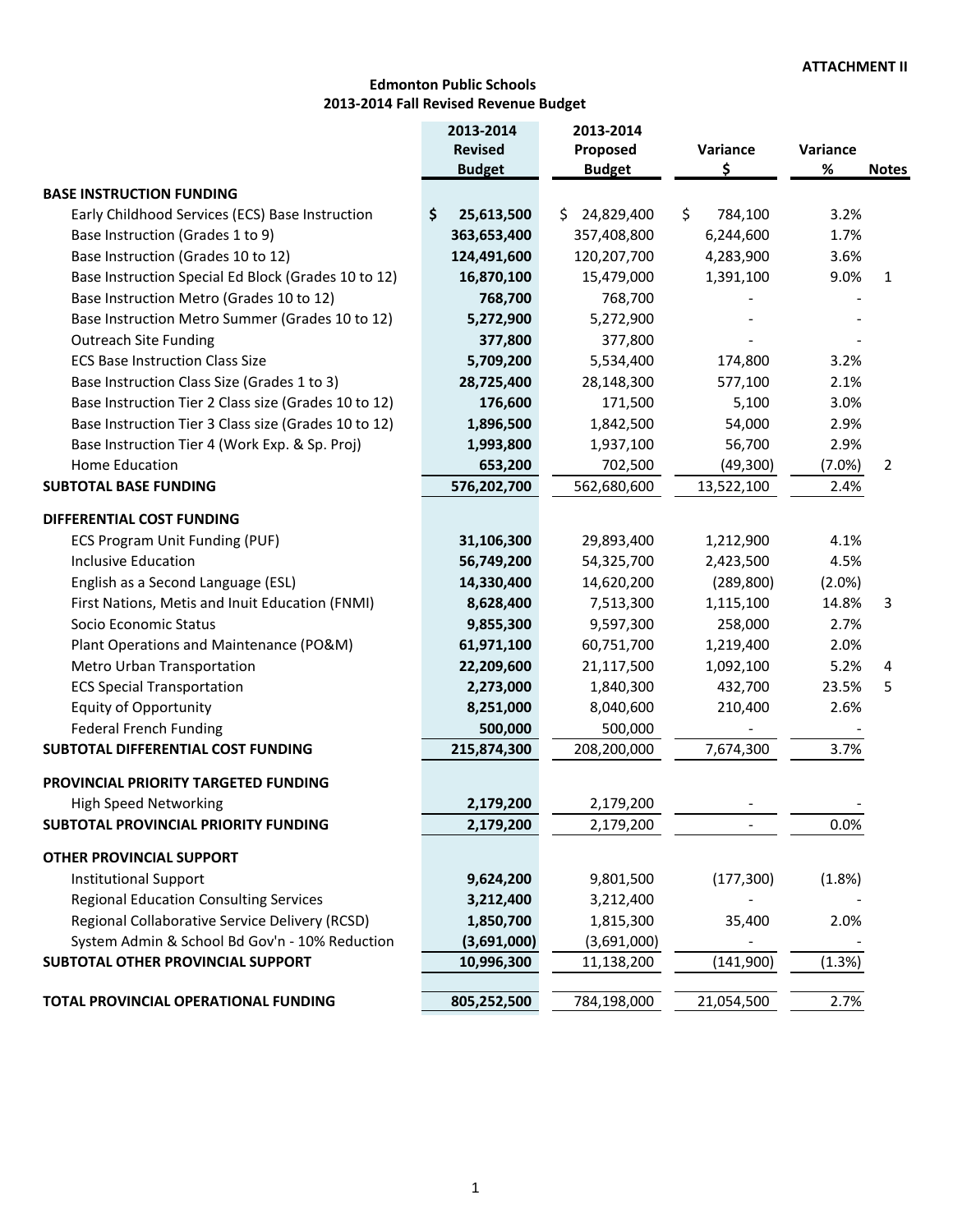# **Edmonton Public Schools 2013‐2014 Fall Revised Revenue Budget**

|                                                   | 2013-2014         | 2013-2014     |              |          |              |
|---------------------------------------------------|-------------------|---------------|--------------|----------|--------------|
|                                                   | <b>Revised</b>    | Proposed      | Variance     | Variance |              |
|                                                   | <b>Budget</b>     | <b>Budget</b> | \$           | $\%$     | <b>Notes</b> |
| <b>CAPITAL</b>                                    |                   |               |              |          |              |
| Debenture Interest                                | 102,500           | 102,500       |              |          |              |
| Infrastructure Maintenance Renewal (IMR)          | 5,677,700         | 11,241,700    | (5,564,000)  | (49.5%)  | 6            |
| Amortization of Capital Allocations and           | 31,881,400        | 23,966,400    | 7,915,000    | 33.0%    | 7            |
| <b>Expended Deferred Capital Revenue</b>          |                   |               |              |          |              |
| <b>SUBTOTAL CAPITAL</b>                           | 37,661,600        | 35,310,600    | 2,351,000    | 6.7%     |              |
| <b>OTHER PROVINCIAL REVENUES</b>                  |                   |               |              |          |              |
| <b>Tuition Agreements</b>                         | 1,137,100         | 805,600       | 331,500      | 41.1%    | 8            |
| Secondments - Provincial                          | 3,789,800         | 3,422,223     | 367,577      | 10.7%    | 9            |
| Alberta Teachers' Retirement Fund (ATRF)          | 52,905,900        | 44,689,600    | 8,216,300    | 18.4%    | 10           |
| SUBTOTAL OTHER PROVINCIAL REVENUES                | 57,832,800        | 48,917,423    | 8,915,377    | 18.2%    |              |
| <b>OTHER PROVINCIAL GRANTS</b>                    | 5,736,000         | 4,514,800     | 1,221,200    | 27.0%    | 11           |
| <b>TOTAL GOVERNMENT OF ALBERTA</b>                | 906,482,900       | 872,940,823   | 33,542,077   | 3.8%     |              |
| <b>FEDERAL GOVERNMENT AND FIRST NATIONS</b>       | 2,339,200         | 2,099,800     | 239,400      | 11.4%    | 12           |
| OTHER ALBERTA SCHOOL AUTHORITIES                  | 1,063,000         | 1,268,500     | (205, 500)   | (16.2%)  | 13           |
| <b>FEES</b>                                       |                   |               |              |          |              |
| School Fees - School Generated Funds              | 12,514,400        | 11,899,700    | 614,700      | 5.2%     | 14           |
| <b>Transportation Fees</b>                        | 9,838,700         | 9,800,600     | 38,100       | 0.4%     |              |
| <b>International Student Fees</b>                 | 4,297,500         | 3,937,500     | 360,000      | 9.1%     | 15           |
| <b>Metro Continuing Education Fees</b>            | 938,300           | 889,000       | 49,300       | 5.5%     | 16           |
| <b>Textbook Rental Fees</b>                       | 1,447,700         | 1,416,600     | 31,100       | 2.2%     |              |
| Music Instrument & Other Material Fees            | 239,500           | 231,900       | 7,600        | 3.3%     |              |
| <b>SUBTOTAL FEES</b>                              | 29,276,100        | 28,175,300    | 1,100,800    | 3.9%     |              |
| <b>OTHER SALES AND SERVICES</b>                   |                   |               |              |          |              |
| Sales and Services - Schools & Central DU's       | 5,065,800         | 4,469,800     | 596,000      | 13.3%    | 17           |
| Other Sales and Services - School Generated Funds | 5,778,400         | 5,218,000     | 560,400      | 10.7%    | 18           |
| Secondments - Other Entities                      | 2,212,300         | 2,009,877     | 202,423      | 10.1%    | 9            |
| Lunch Program Fees                                | 4,077,800         | 3,744,800     | 333,000      | 8.9%     | 19           |
| <b>Adult Education</b>                            | 1,960,400         | 1,947,000     | 13,400       | 0.7%     |              |
| <b>SUBTOTAL SALES AND SERVICES</b>                | 19,094,700        | 17,389,477    | 1,705,223    | 9.8%     |              |
| <b>INVESTMENT INCOME</b>                          |                   |               |              |          |              |
| <b>GIFTS AND DONATIONS</b>                        |                   |               |              |          |              |
| <b>School Gifts and Donations</b>                 | 6,524,000         | 6,305,300     | 218,700      | 3.5%     |              |
| <b>EPSB Foundation Support</b>                    | 406,100           | 300,000       | 106,100      | 35.4%    | 20           |
| <b>SUBTOTAL GIFTS AND DONATIONS</b>               | 6,930,100         | 6,605,300     | 324,800      | 4.9%     |              |
| <b>FUNDRAISING - School Generated Funds</b>       | 1,713,300         | 2,099,700     | (386, 400)   | (18.4%)  | 21           |
| <b>RENTAL OF FACILITIES</b>                       | 3,393,700         | 3,483,600     | (89,900)     | (2.6%)   |              |
| <b>TOTAL OPERATING REVENUE</b>                    | 970,293,000<br>\$ | \$934,062,500 | \$36,230,500 | 3.9%     |              |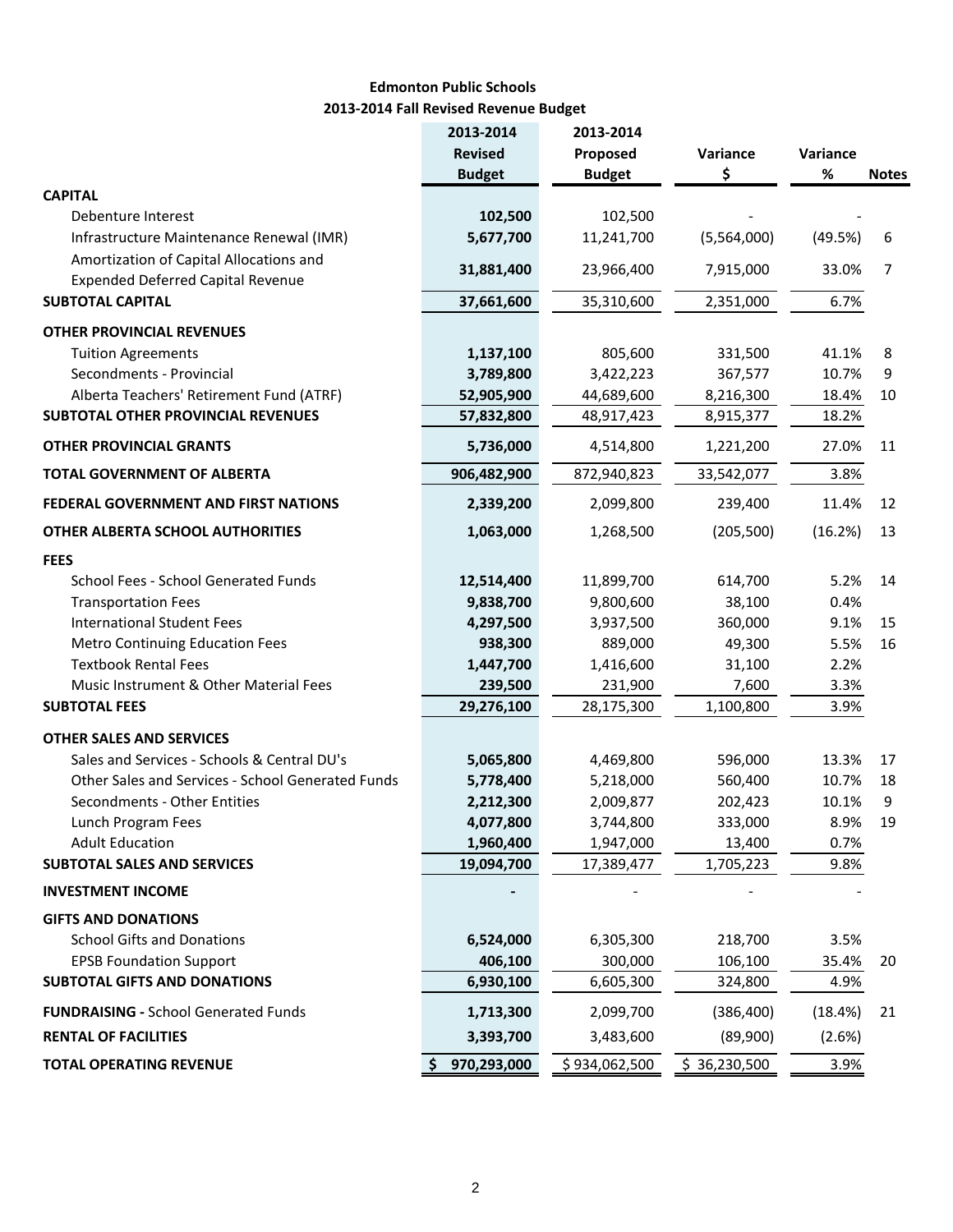#### **Notes to the 2013‐2014 Fall Revised Revenue Budget**

*Consistent with the Provincial requirements, variance explanations have been provided for amounts where the Fall Revised Budget differs from the Spring Proposed Budget by more than 5%.*

# 1 **Base Instruction Special Ed Block (Grades 10 to 12)**

Increase is due to enrolment growth of 3.6% for senior high students. Out of the total number of high school students, 2,571 are block funded.

# 2 **Home Education**

Decrease is a reflection of a lower number of students registered in this program at September 30th. Enrolment fluctuations are expected as students register in this program throughout the year.

# 3 **First Nations, Metis and Inuit Education (FNMI)**

Funding is based on the number of self identified students as at September 30th. Out of the total amount received (\$8.6 Million), \$7.3 Million is allocated directly to schools and \$1.3 Million is allocated to a Central Decision Unit to support FNMI education.

# 4 **Metro Urban Transportation**

The increase is directly related to the increase in district enrolment between the Spring proposed and the actual number of students requiring transportation.

# 5 **ECS Special Transportation**

The increase is directly related to the increase in the number of PUF children being served.

# 6 **Infrastructure Maintenance Renewal (IMR)**

The total amount of the IMR revenue remains the same as in the Proposed Budget, however, under the new Public Sector Accounting Standards (PSAS) IMR capital revenue has been reclassified to expended deferred capital reserve (EDCR) and is matched to the supported amortization expense.

# 7 **Amortization of Capital Allocations & Expended Deferred Capital Reserve (EDCR)**

The increase over the Proposed Budget results from a reclassification of a portion of IMR funding from operating to supported capital required under the new Public Sector Accounting Standards (PSAS).

#### 8 **Tuition Agreements**

Includes a contract between the Alberta School for the Deaf and Health Services (paid directly by Alberta Education) which has been updated based on the September 30th enrolment.

#### 9 **Secondments ‐ Provincial & Other**

For 2013‐2014, other than the DARE program, secondments are still continuing with Alberta Education, other government organizations and the University of Alberta. In the Spring proposed budget there was uncertainty as to the number of secondments that would be approved for 2013‐2014.

# 10 **Alberta Teachers' Retirement Fund (ATRF)**

This amount represents a flow through of Teacher retirement benefits paid by the province on behalf of our teachers and matches the revenue from the province. For 2013‐2014, the Government contribution rate increased from 10.64% to 12.65%.

# 11 **Other Provincial Grants**

The increase over the Proposed budget relates to approval of other conditional grants that were uncertain in the spring.

#### 12 **Federal Government and First Nations**

The number of non-resident students in the district is updated based on the September 30th count. The majority of these students are billed directly to Native bands and the remaining students are funded by the federal government and are included on the nominal role.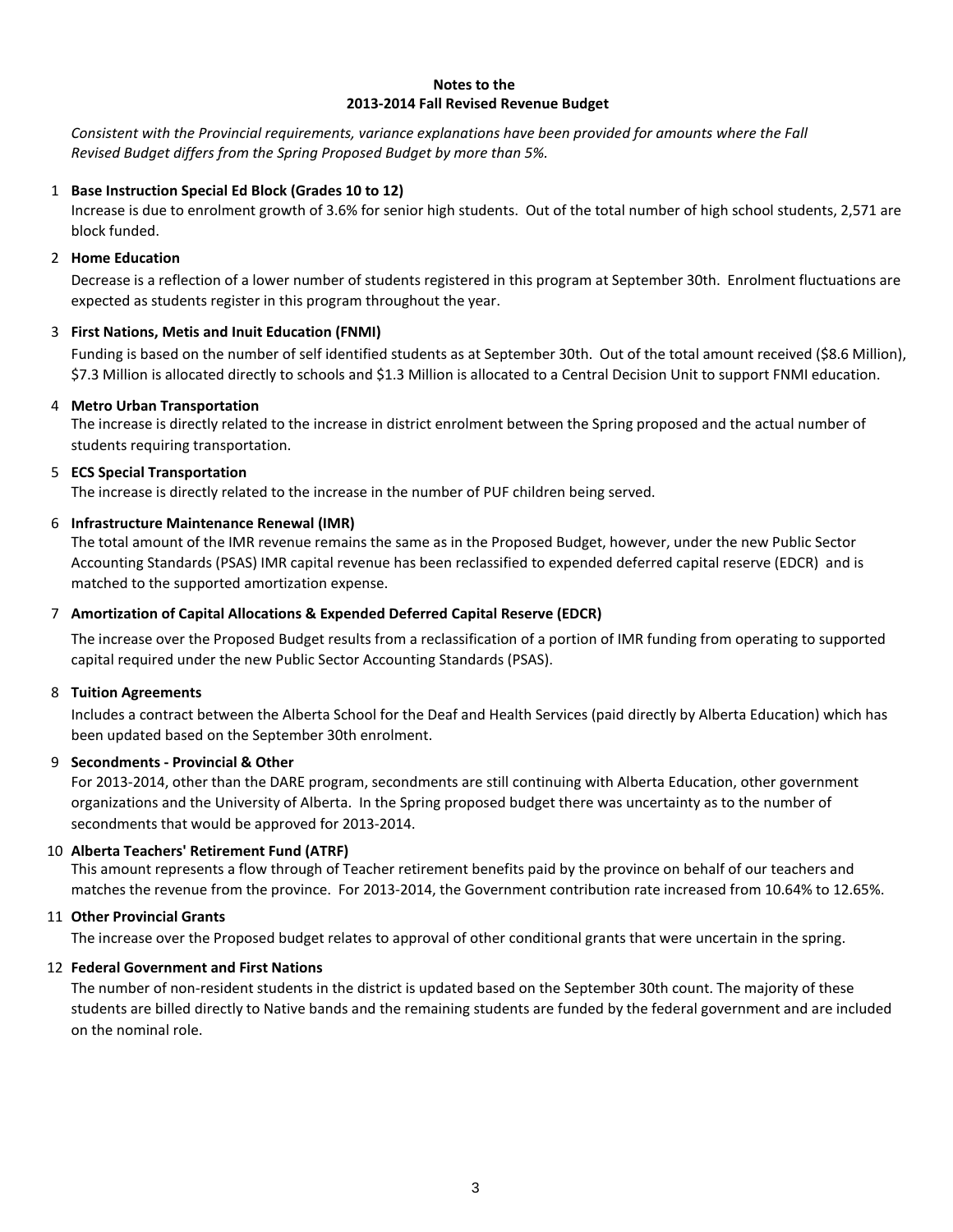#### **Notes to the 2013‐2014 Proposed Revenue Budget ‐ continued**

# 13 **Other Alberta School Authorities**

This revenue has been updated based on actual invoices issued to other School Districts based on September 30th enrolment.

# 14 **School Fees ‐ School Generated Funds**

School Generated Funds are funds raised in the community for student activities under the control and responsibility of school management. The funds are collected and retained for expenses at the school level. For budget reporting purposes these funds have been consolidated into the District budget. The increase from the Spring Proposed budget is consistent with the increase in overall enrolment and includes fees anticipated to be received for such things as drama, field trips, ski club, physical education and school teams.

# 15 **International Student Fees**

International students pay tuition and an application fee totalling \$11,250. In the spring, it was anticipated there would be 350 international students. As at September 30th, the district registered 382 students and anticipates additional registrations during the year.

# 16 **Metro Continuing Education Fees**

The increase in continuing education fees is a reflection of a higher number of students registered in these courses.

# 17 **Sales and Services ‐ Schools & Central DU's**

The Fall Revised Budget includes higher anticipated society funding to support the alternative programs.

# 18 **Other Sales and Services ‐ School Generated Funds**

School Generated Funds are funds raised in the community for student activities under the control and responsibility of school management. The funds are collected and retained for expenses at the school level. The increase from the Spring Proposed budget is consistent with the increase in overall enrolment.

#### 19 **Lunch Program Fees**

The increase is a reflection of a higher number of students enrolled at September 30th.

# 20 **EPSB Foundation Support**

The original fundraising goal was to provide approximately \$100,000 to each of the three schools with a full day kindergarten program for 2013‐2014. This goal has now been expanded to provide support to two additional schools for this school year (Calder and Princeton).

# 21 **Fundraising ‐ School Generated Funds**

This amount has been decreased compared the the Spring Proposed figure based on actual results reported for the year ended August 30, 2013.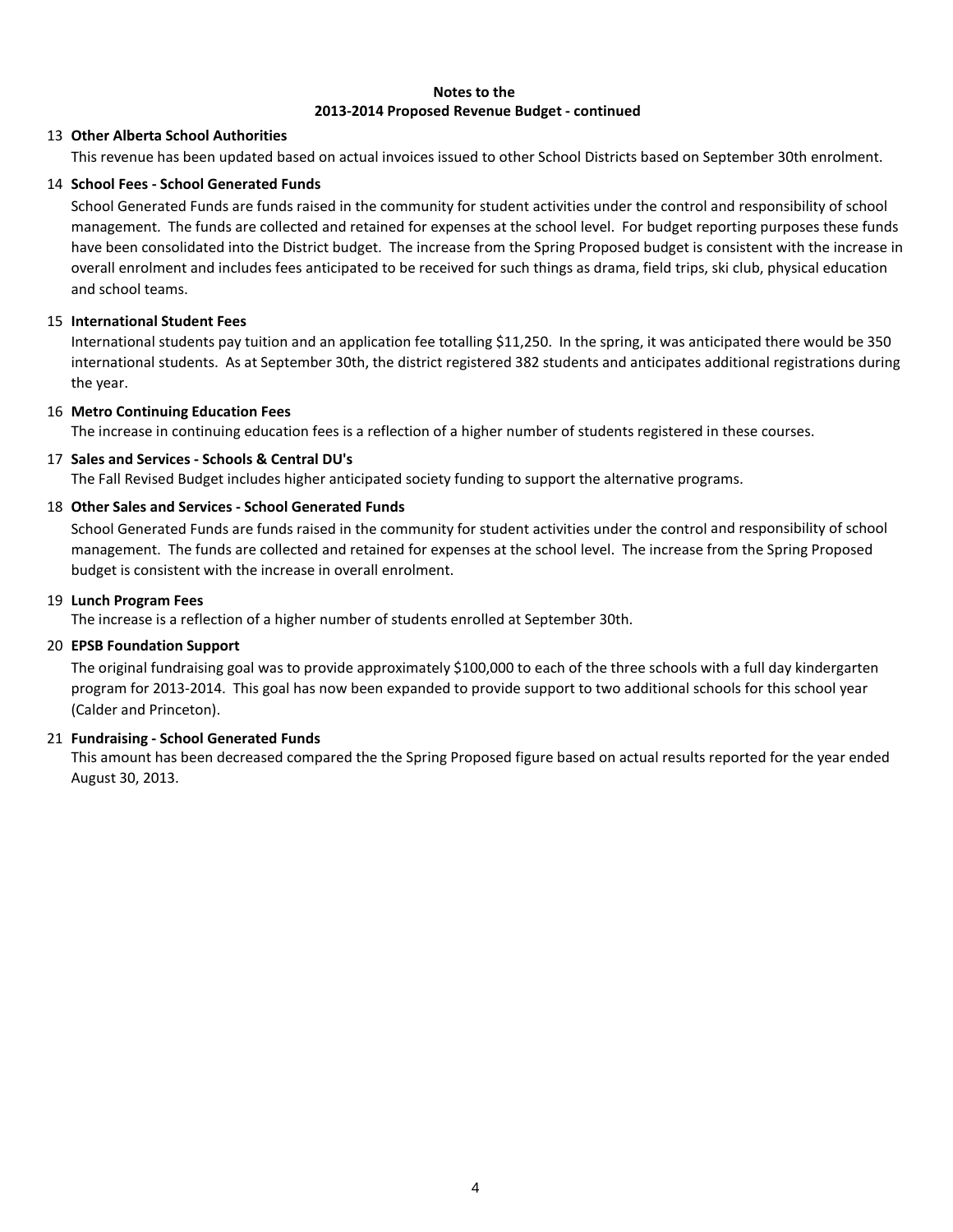# **Edmonton Pubic Schools 2013-2014 September 30th Enrolment vs Projected Enrolment Funded vs Other**

|                                          | 2013-2014        | 2013-2014        | Increase/        |                 |
|------------------------------------------|------------------|------------------|------------------|-----------------|
| <b>Student Enrolment</b>                 | Sept. 30th       | <b>Projected</b> | (Decrease)       | <b>Variance</b> |
| <b>Enrolment by Division</b>             | <b>Enrolment</b> | <b>Enrolment</b> | <b>Enrolment</b> | %               |
|                                          |                  |                  |                  |                 |
| <b>Funded Students:</b>                  |                  |                  |                  |                 |
| <b>ECS</b>                               | 7,807            | 7,568            | 239              | 3.2%            |
| Grade 1 to 3                             | 19,640           | 19,246           | 394              | 2.0%            |
| Grade 4 to 6                             | 18,028           | 17,748           | 280              | 1.6%            |
| Junior High                              | 17,753           | 17,476           | 277              | 1.6%            |
| Senior High                              | 22,369           | 21,591           | 778              | 3.6%            |
| <b>Subtotal Funded Students</b>          | 85,597           | 83,629           | 1,968            | 2.4%            |
|                                          |                  |                  |                  |                 |
| Other:                                   |                  |                  |                  |                 |
| <b>International Students</b>            | 382              | 350              | 32               | 9.1%            |
| Early Ed. - Headstart/community children | 88               | 58               | 30               | 51.7%           |
| Other/Non Resident/ Blended/Sponsorships | 89               | 196              | (107)            | (54.6%)         |
| <b>Home Education</b>                    | 398              | 428              | (30)             | $(7.0\%)$       |
| <b>Subtotal Other Students</b>           | 957              | 1,032            | (75)             | 0.2%            |
|                                          |                  |                  |                  |                 |
| <b>Total Student Enrolment</b>           | 86,554           | 84,661           | 1,893            | 2.2%            |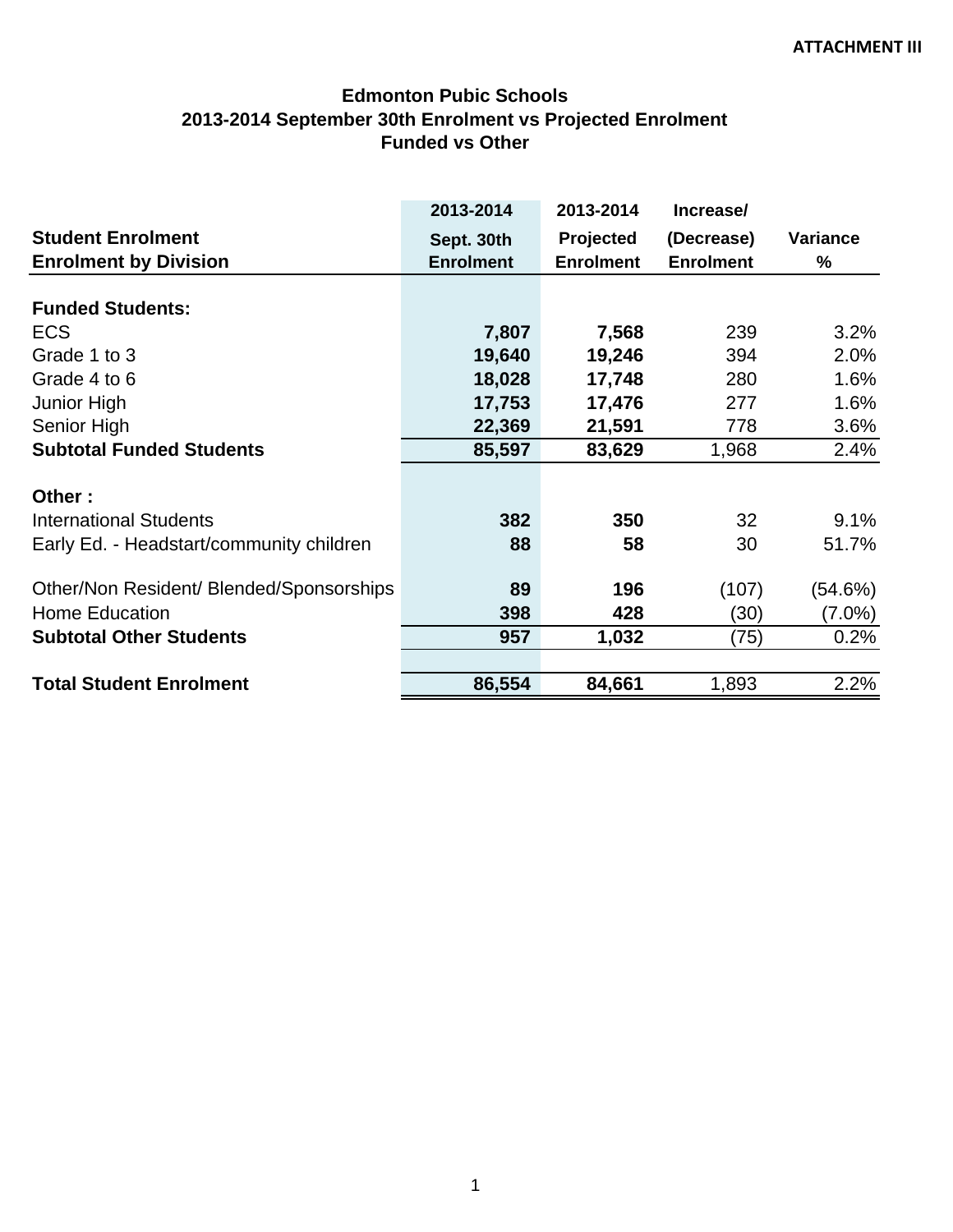# **Edmonton Public Schools 2013‐2014 Fall Revised Budget Total Allocations**

|                                                 |    | <b>Revised</b> |    | Proposed      |    | Variance   | Variance |                |
|-------------------------------------------------|----|----------------|----|---------------|----|------------|----------|----------------|
| <b>Projected Revenue</b>                        |    | 2013-2014      |    | 2013-2014     | \$ |            | $\%$     | <b>Notes</b>   |
| <b>Operating Revenue</b>                        | \$ | 970,293,000    |    | \$934,062,500 | \$ | 36,230,500 | 3.9%     |                |
| Operating Reserve Funds *                       |    |                |    |               |    |            |          |                |
|                                                 |    | \$970,293,000  |    | \$934,062,500 | \$ | 36,230,500 | 3.9%     |                |
|                                                 |    |                |    |               |    |            |          |                |
| <b>School Allocations (Attachment V)</b>        |    |                |    |               |    |            |          |                |
| School Allocations Levels 1 to 8                | \$ | 525,067,318    | \$ | 509,049,981   | \$ | 16,017,337 | 3.1%     |                |
| <b>Other Supplemental School Allocations</b>    |    | 145,497,069    |    | 141,520,685   |    | 3,976,384  | 2.8%     |                |
|                                                 |    | 670,564,387    |    | 650,570,666   |    | 19,993,721 | 3.1%     |                |
| School Generated Funds/External Revenues        |    | 37,862,434     |    | 34,788,010    |    | 3,074,424  | 8.8%     | $\mathbf{1}$   |
| <b>Subtotal School Allocations</b>              |    | 708,426,821    |    | 685,358,676   |    | 23,068,145 | 3.4%     |                |
|                                                 |    |                |    |               |    |            |          |                |
| <b>Other Allocations (Attachment VI)</b>        |    |                |    |               |    |            |          |                |
| <b>Metro Continuing Education</b>               |    | 11,416,725     |    | 11,376,955    |    | 39,770     | 0.3%     |                |
| <b>External Revenue Allocations - Central</b>   |    | 15,066,394     |    | 14,387,685    |    | 678,709    | 4.7%     |                |
| <b>District Level Fixed Costs</b>               |    | 67,424,760     |    | 66,649,760    |    | 775,000    | 1.2%     |                |
| <b>District Level Committed Costs</b>           |    | 67,173,292     |    | 65,134,524    |    | 2,038,768  | 3.1%     |                |
|                                                 |    | 161,081,171    |    | 157,548,924   |    | 3,532,247  | 2.2%     |                |
| <b>Central Decision Units</b>                   |    | 47,879,157     |    | 46,465,334    |    | 1,413,823  | 3.0%     |                |
| <b>Subtotal Other Allocations</b>               |    | 208,960,328    |    | 204,014,258   |    | 4,946,070  | 2.4%     |                |
| <b>Alberta Teachers' Retirement Fund (ATRF)</b> |    | 52,905,851     |    | 44,689,566    |    | 8,216,285  | 18.4%    | $\overline{2}$ |
|                                                 |    |                |    |               |    |            |          |                |
| <b>Total Allocations</b>                        |    | 970,293,000    |    | 934,062,500   |    | 36,230,500 | 3.9%     |                |
| Planned Use of Reserves *                       |    |                |    |               |    |            |          |                |
| <b>Total Budget</b>                             |    | 970,293,000    | Ś  | 934,062,500   | \$ | 36,230,500 | 3.9%     |                |
|                                                 |    |                |    |               |    |            |          |                |

\* The 2013‐2014 Budget was prepared without the use of reserves.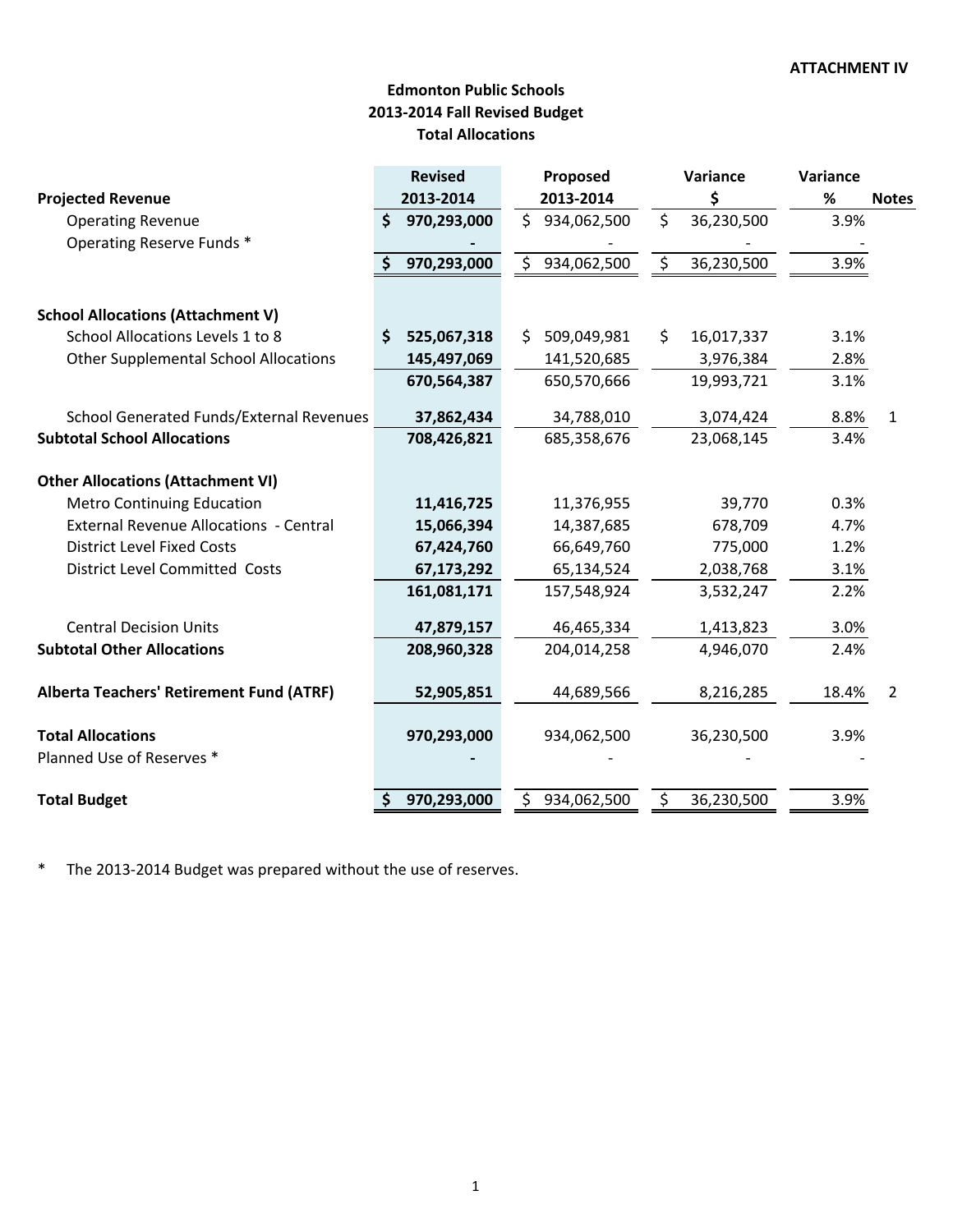# **Notes to the 2013‐2014 Fall Revised Budget Total Allocations**

*Consistent with the Provincial requirements, variance explanations have been provided for amounts where the Fall Revised Budget differs from the Spring Proposed Budget by more than 5%.*

# 1 **School Generated Funds/External Revenues**

The increase of 8.8% from prior year represents a combination of school generated funds and external revenues. School generated funds comprise \$26 million and are funds raised in the community for expenditures at the school level. School external revenues (\$12.5 million) include board approved textbook rental fees, lunch program fees, grants, as well as school lease rentals. The increase over the Proposed Budget is attributed to increased enrolment.

# 2 **Alberta Teachers' Retirement Fund (ATRF)**

This amount represents a flow through of Teacher retirement benefits paid by the province on behalf of our teachers and matches the revenue from the province. For 2013, the Government contribution rate increased from 10.64% to 12.65%.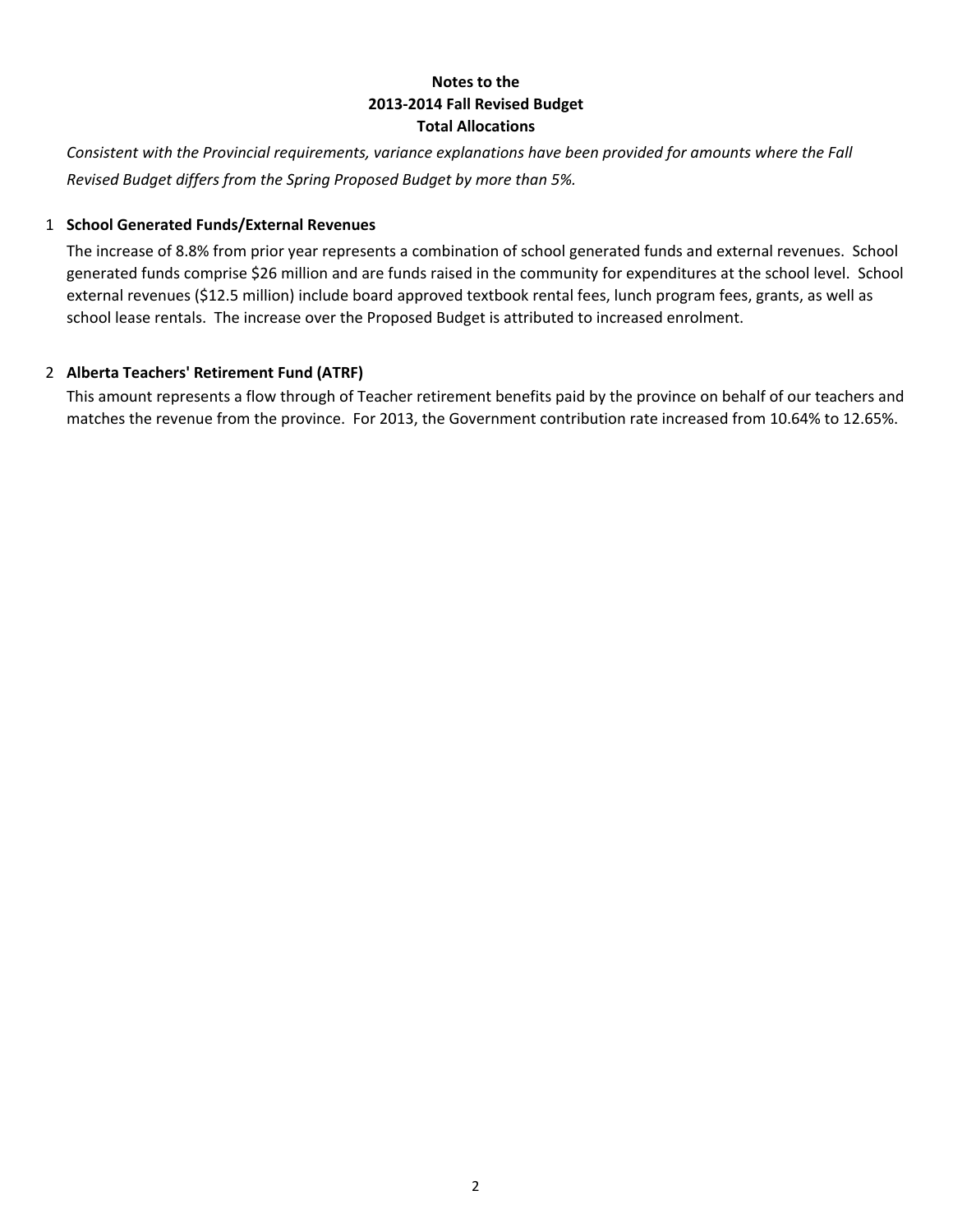# **Edmonton Public Schools 2013‐2014 Fall Revised Budget Direct School Allocations**

|                                                             | <b>Revised</b>    | Proposed          | Variance         | Variance    |                |
|-------------------------------------------------------------|-------------------|-------------------|------------------|-------------|----------------|
|                                                             | 2013-2014         | 2013-2014         | \$               | %           | <b>Notes</b>   |
| <b>School Allocations</b>                                   |                   |                   |                  |             |                |
| Kindergarten                                                | \$<br>19,484,115  | \$<br>18,886,545  | \$<br>597,570    | 3.2%        |                |
| Elementary                                                  | 134,206,601       | 126,442,455       | 7,764,146        | 6.1%        | $\mathbf{1}$   |
| Junior High                                                 | 62,711,426        | 56,121,529        | 6,589,897        | 11.7%       | $\mathbf{1}$   |
| Senior High                                                 | 90,974,529        | 85,206,856        | 5,767,673        | 6.8%        | $\mathbf{1}$   |
| Senior High Credit Adjustment                               | 2,000,000         | 3,915,505         | (1,915,505)      | (48.9%)     | $\overline{2}$ |
| <b>International Students</b>                               | 2,506,657         | 2,591,050         | (84, 393)        | (3.3%)      |                |
| Special Needs Levels 3 - 8                                  | 174,551,630       | 177,054,128       | (2,502,498)      | (1.4%)      | 1              |
| <b>Institutions &amp; Early Education (PUF) Allocations</b> | 38,632,360        | 36,288,310        | 2,344,050        | 6.5%        | 3              |
| <b>Enrolment Adjustment</b>                                 |                   | 2,543,603         | (2,543,603)      | $(100.0\%)$ | 4              |
| <b>Subtotal School Allocations</b>                          | 525,067,318       | 509,049,981       | 16,017,337       | 3.1%        | $\mathbf{1}$   |
| <b>Other Supplemental School Allocations</b>                |                   |                   |                  |             |                |
| <b>Base Allocation</b>                                      | 48,852,907        | 48,837,523        | 15,384           | 0.03%       |                |
| <b>Class Size Funding</b>                                   | 33,215,397        | 33,215,402        | (5)              | (0.0%       |                |
| Plant Operation & Maintenance - Schools                     | 16,583,625        | 16,223,624        | 360,001          | 2.2%        |                |
| Inclusive Learning - Early Education                        | 13,494,146        | 13,494,146        |                  |             |                |
| * First Nations, Metis and Inuit Education (FNMI)           | 7,319,058         | 7,127,751         | 191,307          | 2.7%        | $\ast$         |
| * Program Enhancement Allocations                           | 8,161,198         | 7,146,121         | 1,015,077        | 14.2%       |                |
| * Other Miscellaneous Allocations                           | 1,392,463         | 1,405,258         | (12, 795)        | (0.9%       | $\ast$         |
| Edmonton Regional Educational Consulting Serv. (ERECS)      | 3,212,448         | 3,212,448         |                  |             |                |
| <b>High Social Vulnerability</b>                            | 4,000,000         | 4,000,000         |                  |             |                |
| Facility Use Payments - Christian Schools                   | 1,345,840         | 1,319,148         | 26,692           | 2.0%        |                |
| <b>Transitional Funding</b>                                 | 6,237,300         | 3,969,457         | 2,267,843        | 57.1%       | 5              |
| Argyll Reach Out Support                                    | 400,000           | 400,000           |                  |             |                |
| Foundation Full Day Kindergarten Funding                    | 406,145           | 300,000           | 106,145          | 35.4%       | 6              |
| Outreach Program                                            | 377,838           | 377,838           |                  |             |                |
| Community Use of Schools                                    | 498,704           | 491,969           | 6,735            | 1.4%        |                |
| <b>Subtotal Other Supplemental School Allocations</b>       | 145,497,069       | 141,520,685       | 3,976,384        | 2.8%        |                |
| <b>Subtotal School and Other Supplemental Allocations</b>   | 670,564,387       | 650,570,666       | 19,993,721       | 3.1%        |                |
| <b>School Generated Funds/External Revenues</b>             | 37,862,434        | 34,788,010        | 3,074,424        | 8.8%        | 7              |
| <b>Total Direct School Allocations</b>                      | \$<br>708,426,821 | \$<br>685,358,676 | \$<br>23,068,145 | 3.4%        |                |

**\* See Attachment V<sup>A</sup> ‐ for a detailed breakdown of this line item**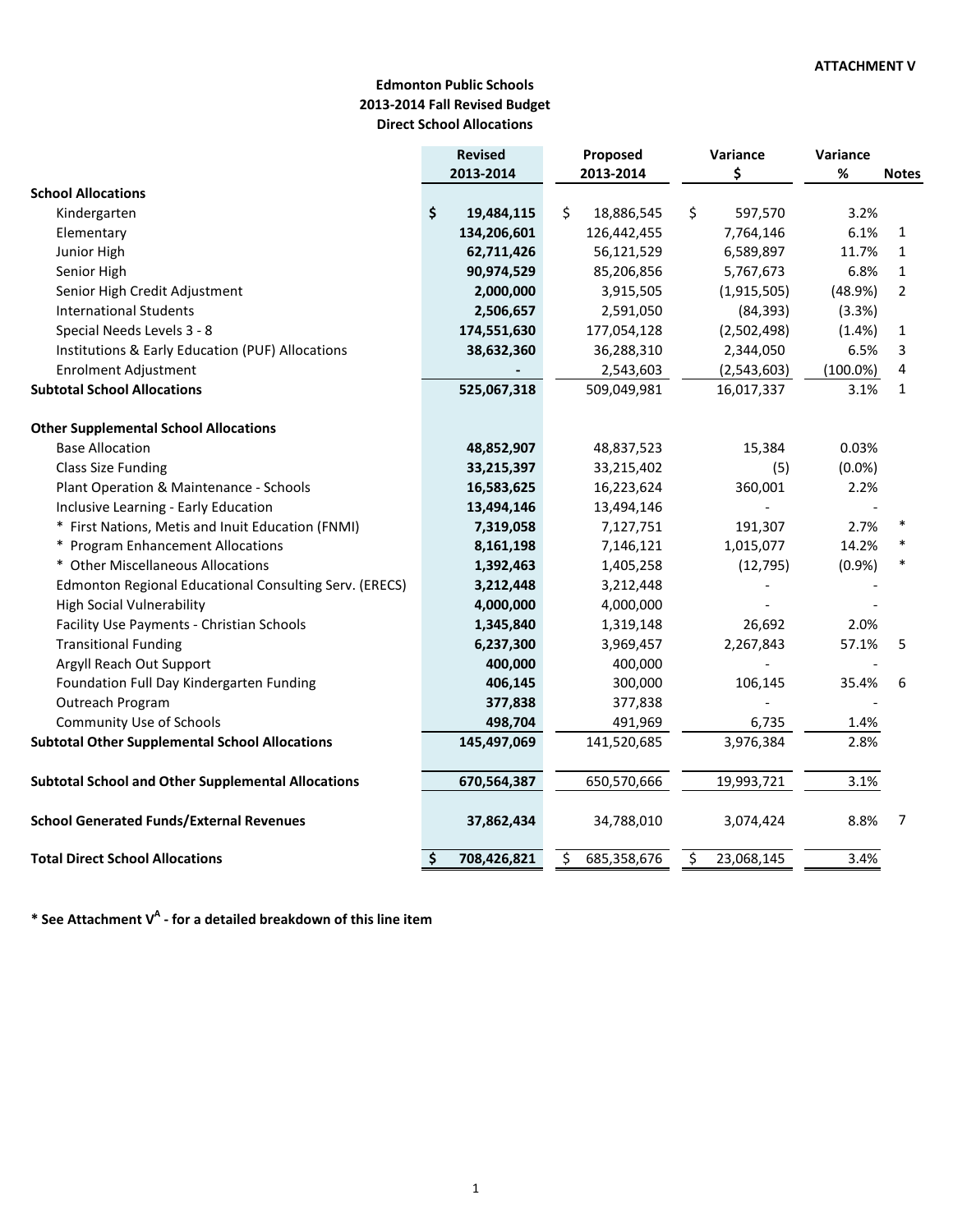# **Direct School Allocations Detailed Breakdown ‐ Other Supplemental School Allocations Edmonton Public Schools 2013‐2014 Fall Revised Budget**

|                                                        | <b>Revised</b> |  | Proposed  |  | Variance                 | Variance |                          |
|--------------------------------------------------------|----------------|--|-----------|--|--------------------------|----------|--------------------------|
|                                                        | 2013-2014      |  | 2013-2014 |  |                          | %        | <b>Notes</b>             |
| <b>First Nations, Metis and Inuit Education (FNMI)</b> |                |  |           |  |                          |          |                          |
| <b>FNMI Per Student</b>                                | 5,839,815      |  | 5,648,508 |  | 191.307                  | 3.4%     |                          |
| Amiskwaciy Base Rent                                   | 1,114,243      |  | 1,114,243 |  | $\overline{\phantom{a}}$ |          | $\overline{\phantom{0}}$ |
| Aboriginal Block Grant                                 | 365,000        |  | 365.000   |  | $\overline{\phantom{a}}$ |          | $\overline{\phantom{0}}$ |
|                                                        | 7,319,058      |  | 7,127,751 |  | 191,307                  | 2.7%     |                          |

FNMI Funding is based on the number of self identified students as at September 30th. Out of the total amount received (\$8.6 Million), \$7.3 Million is allocated directed to schools and \$1.3 Million is allocated to a Central Decision Unit to support FNMI *education.*

# **Program Enhancement Allocations** New to District **\$ 3,500,000** \$ 3,361,490 \$ 138,510 4.1% Guaranteed Enrolment  **2,421,281** 3,046,709 (625,428) (20.5%) Outreach Directed Placement **1,151,388 1**,151,388  **126,875** 1,024,513 807.5% Transfers from Institutions  **350,000** 260,000 90,000 34.6% Establishment Facility Grant **1997,255 150,000 150,000 347,255** 231.5% Establishment Program Grant **140,227 100,000 100,227 100,000 100,227 100,000 100,000 100,000 10.2%** Mental Health Teacher  **101,047** ‐ 101,047 ‐ **\$ 8,161,198** \$ 7,146,121 \$ 1,015,077 14.2% 8 **Other Miscellaneous Allocations** Addition to Basic **\$ 1,098,967** \$ 1,111,762 \$ (12,795) (1.2%) Facility Allocations  **293,496** ‐ 293,496 ‐  $\begin{array}{cccc} \textsf{5} & \textsf{1,392,463} & \textsf{5} & \textsf{1,405,258} & \textsf{5} & \textsf{5} & \textsf{5} & \textsf{5} & \textsf{5} & \textsf{5} \end{array}$  (0.9%)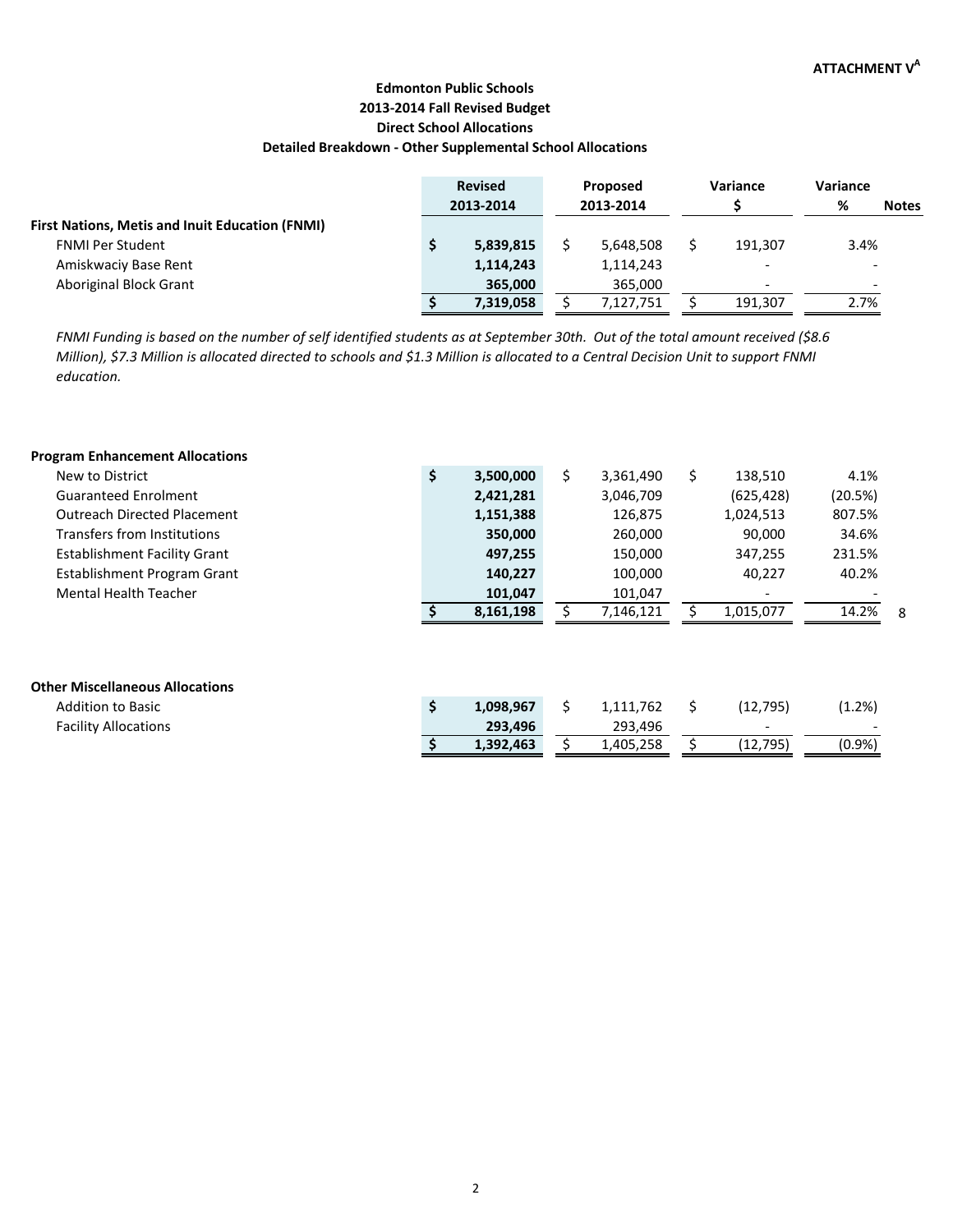#### **Notes to the 2013‐2014 Fall Revised Budget Direct School Allocations**

*Consistent with the Provincial requirements, variance explanations have been provided for amounts where the Fall Revised Budget differs from the Spring Proposed Budget by more than 5%.*

#### 1 **School Allocations**

School Allocations for the Spring Proposed Budget are based on enrolment projections which attempt to predict the number of students at each grade level and the number of students with special needs. The Fall Revised Budget is based on an actual headcount at September 30th. It is expected that there will be differences in the composition of students between the Proposed and the Revised Budgets. In total, the School Allocation variance of 3% is reasonable and consistent with the overall enrolment increase of 2.2%.

#### 2 **Senior High Credit Adjustment**

In the fall, High Schools updated their estimated credit completion target based on a three year history of the actual credits earned. The updated target amount provides high schools with a larger upfront allocation which will reduce the amount required to true up at the end of the year based on the actual credits earned.

#### 3 **Institutions & Early Education (PUF) Allocations**

Subsequent to the proposed budget, additional PUF classes were approved for Homesteader, Mayfield, and Scott Robertson Early Education sites.

#### 4 **Enrolment Adjustment**

This allocation was created by individual schools based on updating their forecasted enrolment vs. the projected enrolment figures that were used to allocate resources for the spring proposed budget. This allocation is not required in the fall as the school allocations are based on the actual September 30th enrolment.

#### 5 **Transitional Funding**

This allocation is only for 2013‐2014 and is intended to assist schools with transitioning to the new budget allocation model. The increase over the Proposed Budget results from including amounts due to a reclassification under the new Public Sector Accounting Standards (PSAS) where IMR capital funding is now treated as a supported capital asset. The resulting impact on the operating statement is a \$2.2 Million surplus which has been added to the Transitional Funding Allocation for distribution to schools based on direction from the District Support Team.

#### 6 **Foundation Full Day Kindergarten Funding**

For 2013‐2014 the Foundation support is being reflected as an allocation vs. being included as external revenue budgeted by the schools. The Foundation will provide approximately \$81,000 to each of five schools to support a full day kindergarten program for 2013-2014. The Proposed Budget assumed the Foundation would support only three schools.

#### 7 **School Generated Funds/External Revenues**

The increase of 8.8% from prior year represents a combination of school generated funds and external revenues. School generated funds comprise \$26 million and are funds raised in the community for expenditures at the school level. School external revenues (\$12.5 million) include board approved textbook rental fees, lunch program fees, grants, as well as school lease rentals. The increase over the Proposed Budget is attributed to increased enrolment.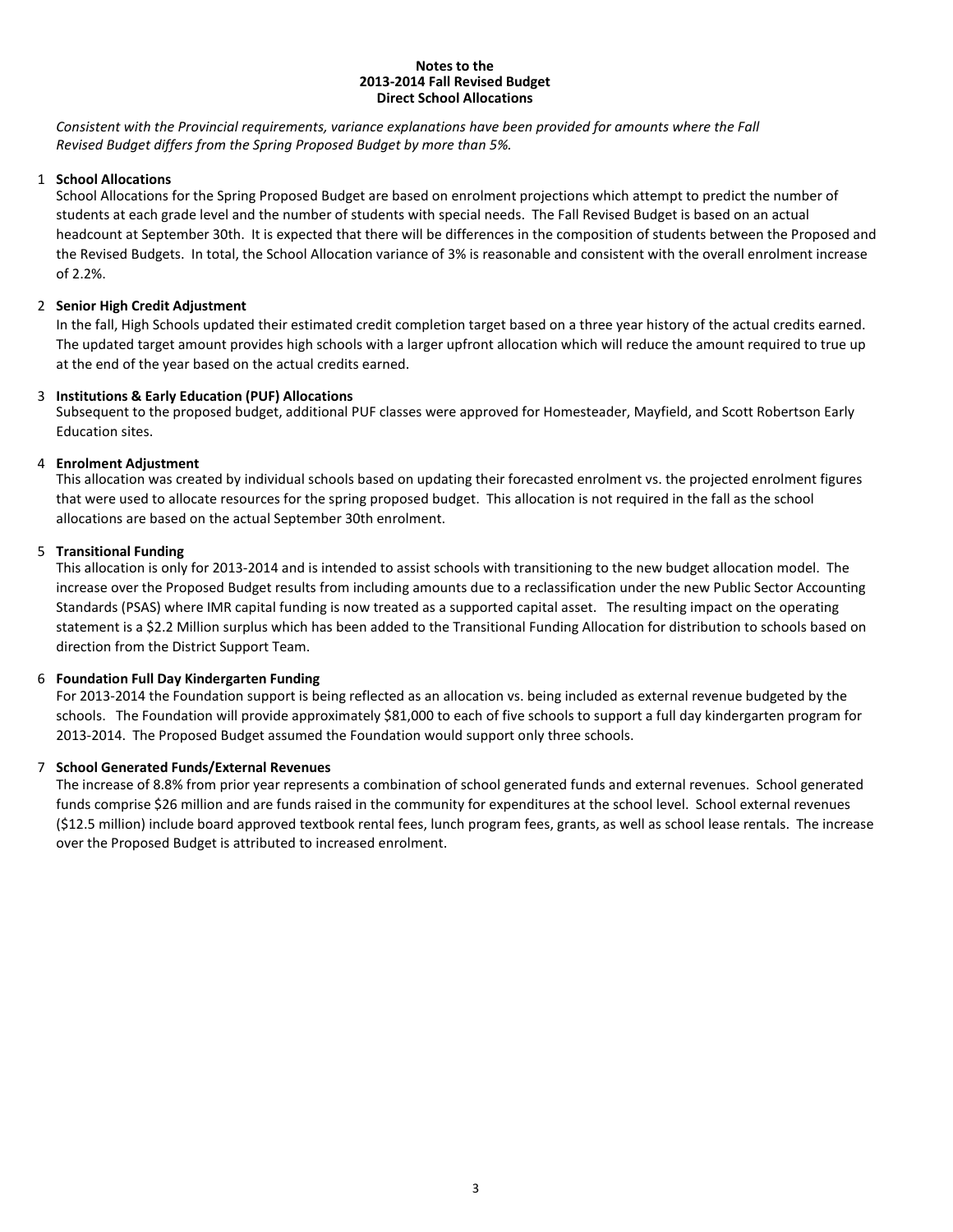#### **Notes to the 2013‐2014 Fall Revised Budget Direct School Allocations ‐ continued**

#### 8 **Program Enhancement Allocations**

#### Guaranteed Enrolment

This allocation provides a guaranteed amount of funds for approved special education programs where due to low student enrolment, the student driven allocation is not able to support the program. The guaranteed enrolment is provided based on 12 students for mild‐moderate funded special education programs and 7 students for severe funded special education programs. If the number of students registered in a special education program does not generate the guaranteed level of funding for that program, the school will receive funds to reach the guaranteed level. This allocation has been updated in the Fall based on the September 30th enrolment.

#### Outreach Directed Placement

The Revised Budget allocation includes \$1.02 Million allocated to the Outreach New Directions sites to cover fixed and committed costs in order to support high risk students that have been directed by the District.

#### Transfers from Institutions

This allocation is given to schools for students who meet district special needs eligibility criteria and who were enrolled in an institutional school on September 30th and will be subsequently returned to a school after that date.

#### Establishment Facility Grant

This allocation provides financial support to physically accommodate students in schools identified for new alternative and special education programs. The annual amount of the allocation is \$150,000. The increase in the Revised Budget is due to existing approved recommendation reports providing additional support of \$347,255 to schools during the 2013-14 school year.

#### Establishment Program Grant

This allocation provides financial support in terms of start up costs assoicated with the implementation of new programs. The annual amount of the allocation is \$100,000. The increase in the Revised Budget is due to existing approved recommendation reports providing additional support of \$40,227 to schools during the 2013‐14 school year.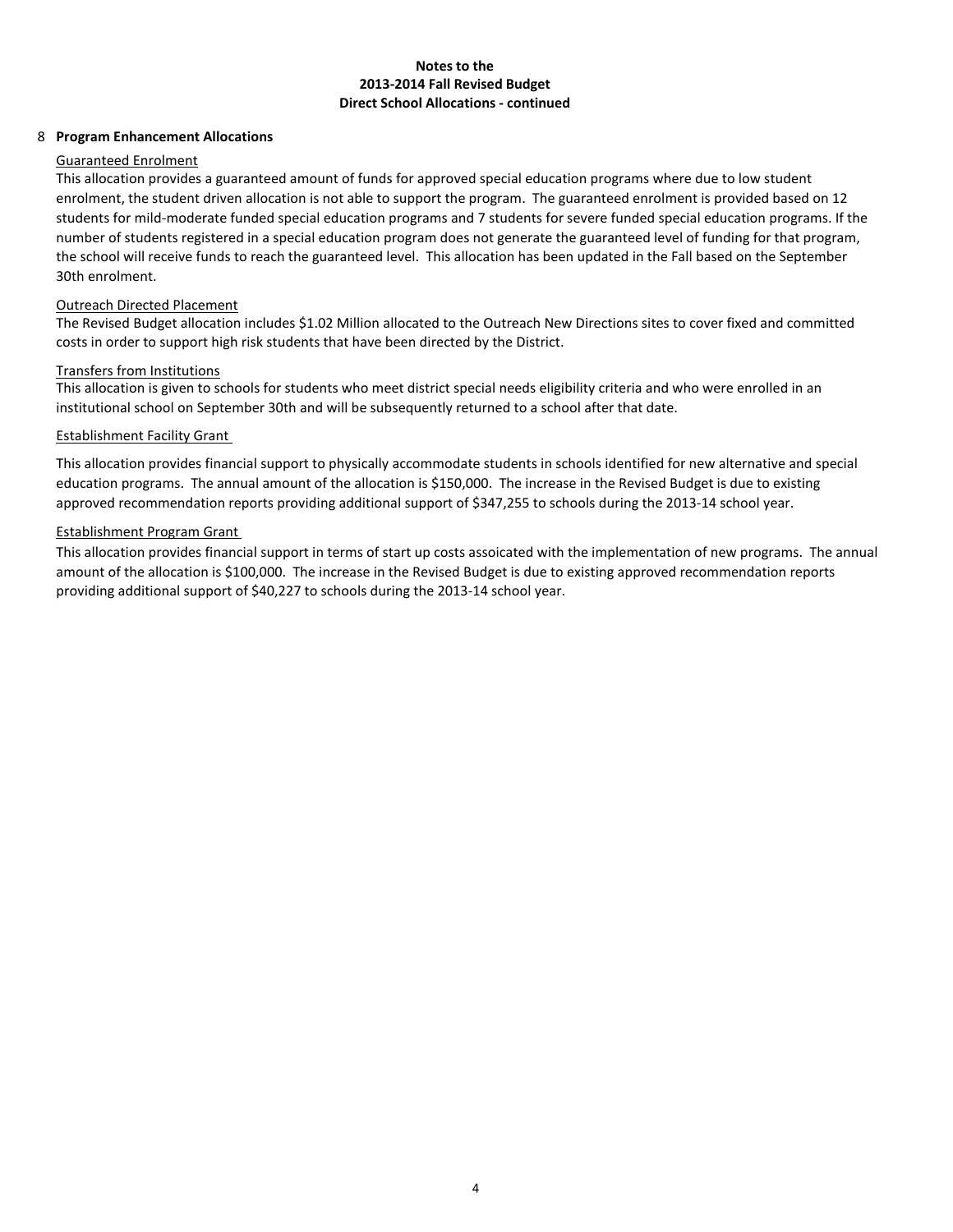# **Edmonton Public Schools 2013‐2014 Fall Revised Budget Other Allocations**

|                                                  | <b>Revised</b>   | Proposed          | Variance        | Variance |                |
|--------------------------------------------------|------------------|-------------------|-----------------|----------|----------------|
|                                                  | 2013-2014        | 2013-2014         | \$              | $\%$     | <b>Notes</b>   |
| <b>District Level Fixed Costs</b>                |                  |                   |                 |          |                |
| Debt and Fiscal Services                         | \$<br>42,820,560 | \$<br>42,820,560  | \$              |          |                |
| <b>Utilities</b>                                 | 18,900,000       | 18,900,000        |                 |          |                |
| Insurance                                        | 3,525,000        | 2,750,000         | 775,000         | 28.2%    | $\mathbf{1}$   |
| <b>High Speed Networking</b>                     | 2,179,200        | 2,179,200         |                 |          |                |
|                                                  | 67,424,760       | 66,649,760        | 775,000         | 1.2%     |                |
| <b>District Level Committed Costs</b>            |                  |                   |                 |          |                |
| <b>Student Transportation</b>                    | 34,512,766       | 33, 317, 767      | 1,194,999       | 3.6%     |                |
| School Plant Operations & Maintenance            | 12,708,379       | 11,864,610        | 843,769         | 7.1%     | $\overline{2}$ |
| Human Resources Supply Services                  | 10,714,770       | 10,714,770        |                 |          |                |
| Language and Cultural Support                    | 3,953,008        | 3,953,008         |                 |          |                |
| Professional Improvement Leaves                  | 1,540,000        | 1,540,000         |                 |          |                |
| Election                                         | 1,200,000        | 1,200,000         |                 |          |                |
| <b>Enterprise Systems</b>                        | 1,585,752        | 1,585,752         |                 |          |                |
| <b>Human Resources Secondments</b>               | 232,917          | 232,917           |                 |          |                |
| <b>Partnership Commitments</b>                   | 364,000          | 364,000           |                 |          |                |
| Pinpoint                                         | 150,000          | 150,000           |                 |          |                |
| <b>Audit Fees</b>                                | 111,200          | 111,200           |                 |          |                |
| <b>Board Initiative Fund</b>                     | 45,000           | 45,000            |                 |          |                |
| <b>Access Copyright &amp; Edulink</b>            | 43,000           | 43,000            |                 |          |                |
| <b>Trustee Transition Allowance</b>              | 12,500           | 12,500            |                 |          |                |
|                                                  | 67,173,292       | 65,134,524        | 2,038,768       | 3.1%     |                |
|                                                  |                  |                   |                 |          |                |
| <b>External Revenue Allocation</b>               | 15,066,394       | 14,387,685        | 678,709         | 4.7%     |                |
| <b>Metro Continuing Education</b>                | 11,416,725       | 11,376,955        | 39,770          | 0.3%     |                |
|                                                  | 26,483,119       | 25,764,640        | 718,479         | 2.8%     |                |
| <b>Central Decision Units</b>                    |                  |                   |                 |          |                |
| $\ast$<br>Board and Office of the Superintendent | 6,507,522        | 6,507,522         |                 |          | $\ast$         |
| ∗<br><b>Corporate Services</b>                   | 17,647,088       | 16,476,129        | 1,170,959       | 7.1%     | *              |
| Finance and Infrastructure                       | 12,711,274       | 12,669,410        | 41,864          | 0.3%     |                |
| Inclusive Learning                               | 5,596,066        | 5,596,066         |                 |          |                |
| Archives and Museum                              | 468,427          | 468,427           |                 |          |                |
| <b>International Programs</b>                    | 904,500          | 703,500           | 201,000         | 28.6%    | 3              |
| Support for Staff and Students                   | 2,074,165        | 2,074,165         |                 |          |                |
| Research, Data and Knowledge                     | 1,970,115        | 1,970,115         |                 |          |                |
|                                                  | 47,879,157       | 46,465,334        | 1,413,823       | 3.0%     |                |
| <b>Total</b>                                     | 208,960,328      | \$<br>204,014,258 | 4,946,070<br>\$ | 2.4%     |                |
|                                                  |                  |                   |                 |          |                |

**\* See Attachment VIA ‐ for a detailed breakdown of this line item**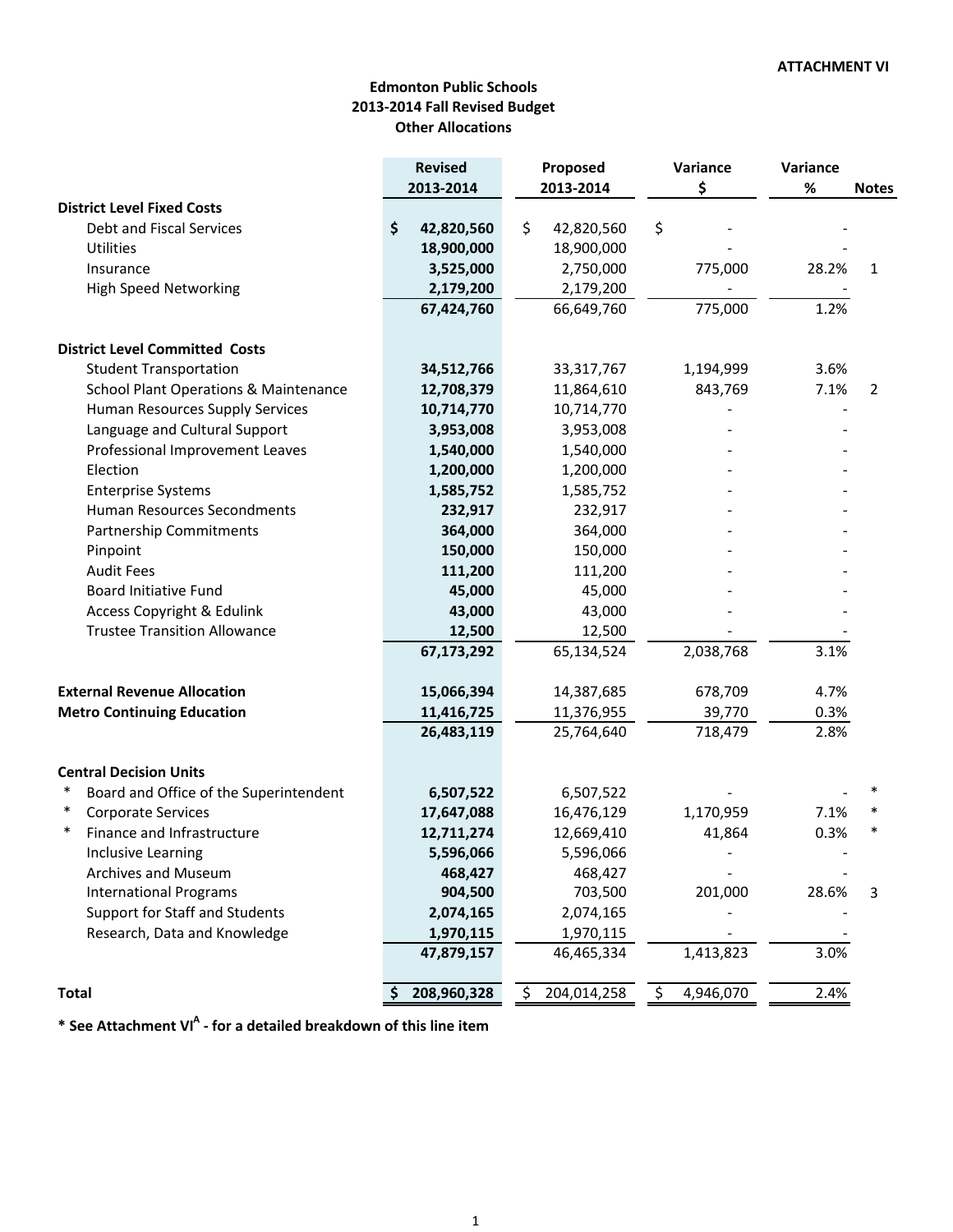# **Edmonton Public Schools 2013‐2014 Fall Revised Budget Detailed Breakdown ‐ Central Decision Units Other Allocations**

|                                               | <b>Revised</b><br>2013-2014 |            | Proposed<br>2013-2014 |            | Variance<br>\$ |           | Variance<br>% | <b>Notes</b> |
|-----------------------------------------------|-----------------------------|------------|-----------------------|------------|----------------|-----------|---------------|--------------|
| <b>Board and Office of the Superintendent</b> |                             |            |                       |            |                |           |               |              |
| <b>Board of Trustees</b>                      | \$                          | 804,890    | \$                    | 804,890    | \$             |           |               |              |
| Office of the Superintendent of Schools       |                             | 2,567,433  |                       | 2,567,433  |                |           |               |              |
| Governance and Strategic Support Serv.        |                             | 1,171,317  |                       | 1,171,317  |                |           |               |              |
| <b>District Support Services</b>              |                             | 1,491,698  |                       | 1,491,698  |                |           |               |              |
| <b>General Counsel</b>                        |                             | 472,184    |                       | 472,184    |                |           |               |              |
|                                               | Ś                           | 6,507,522  | \$                    | 6,507,522  | \$             |           |               |              |
| <b>Corporate Services</b>                     |                             |            |                       |            |                |           |               |              |
| Communications                                | \$                          | 2,468,339  | \$                    | 2,468,339  | \$             |           |               |              |
| <b>District Information Security</b>          |                             | 406,667    |                       | 406,667    |                |           |               |              |
| District Records and FOIP Management          |                             | 559,780    |                       | 559,780    |                |           |               |              |
| <b>District Technology</b>                    |                             | 5,790,289  |                       | 4,638,289  |                | 1,152,000 | 24.8%         | 4            |
| <b>Edmonton Public Schools Foundation</b>     |                             | 400,000    |                       | 400,000    |                |           |               |              |
| <b>Human Resources</b>                        |                             | 8,022,013  |                       | 8,003,054  |                | 18,959    | 0.2%          |              |
|                                               |                             | 17,647,088 | Ś                     | 16,476,129 |                | 1,170,959 | 7.1%          |              |
| <b>Finance and Infrastructure</b>             |                             |            |                       |            |                |           |               |              |
| Facilities Services & Building Ops            | \$                          | 4,262,011  | \$                    | 4,262,011  | \$             |           |               |              |
| <b>Financial Services</b>                     |                             | 5,488,794  |                       | 5,488,794  |                |           |               |              |
| Planning & Property Management                |                             | 2,960,469  |                       | 2,918,605  |                | 41,864    | 1.4%          |              |
|                                               | Ş                           | 12,711,274 |                       | 12,669,410 |                | 41,864    | 0.3%          |              |